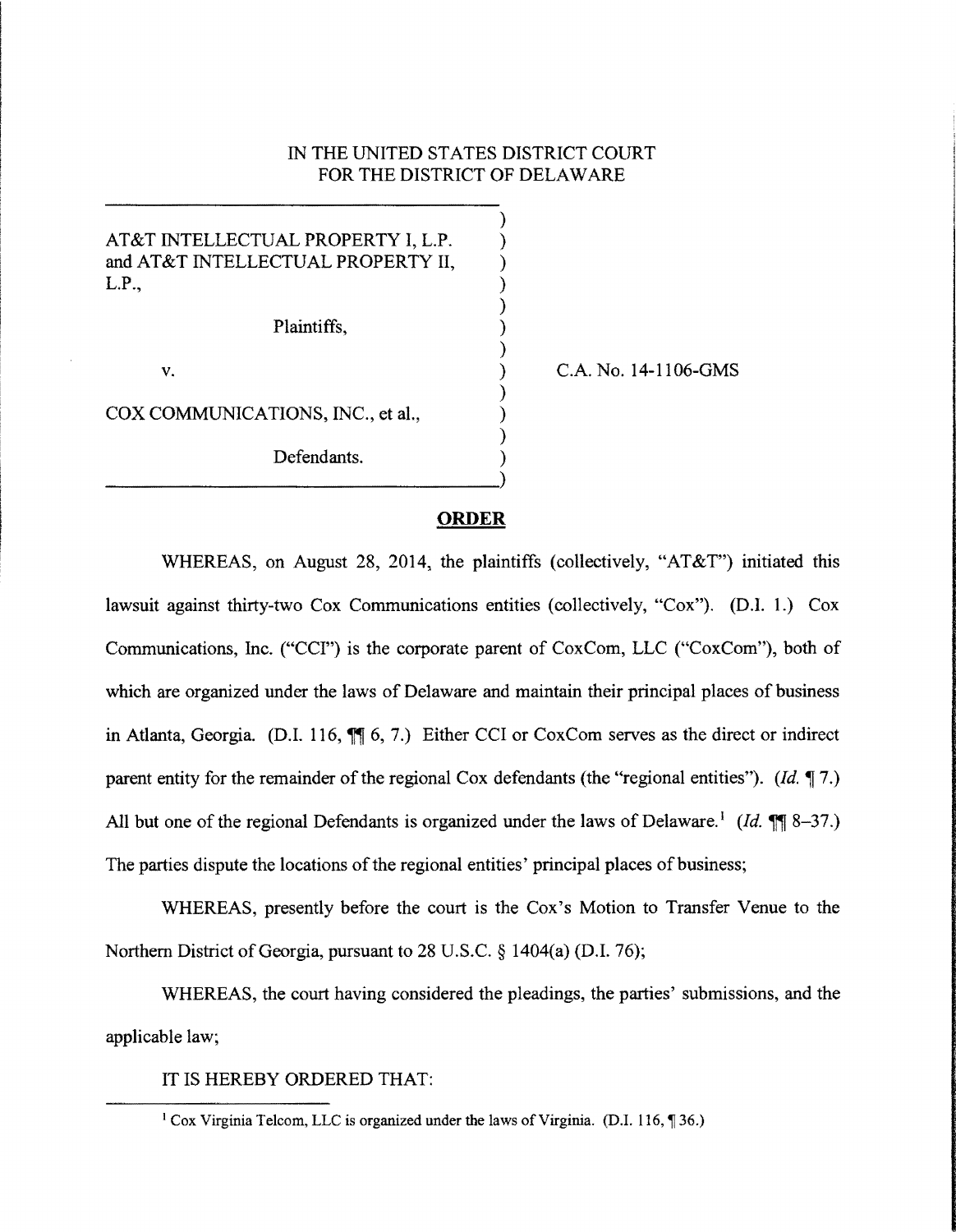### 1. Cox's Motion to Transfer (D.I. 76) is DENIED.<sup>2</sup>

<sup>2</sup> "For the convenience of parties and witnesses, in the interest of justice, a district court may transfer any civil action to any other district or division where it might have been brought ...." 28 U.S.C. § 1404(a). While the Third Circuit has outlined a multi-factor analysis for evaluating the interests of convenience and justice, *see Jumara v. State Farm Ins. Co.,* 55 F.3d 873 (3d Cir. 1995), the court must not forget the threshold question: is the proposed transferee forum one in which the action could have originally been brought? *See Hoffman* v. *Blaski,* 363 U.S. 335, 343-44 (1960) ("[T]he power of a District Court under § l 404(a) to transfer an action to another district is made to depend not upon the wish or waiver of the defendant but, rather, upon whether the transferee district was one in which the action 'might have been brought' by the plaintiff."); *see also* 15 Wright and Miller, Federal Practice and Procedure§ 3841 (4th ed. 2014) *("[Hoffman]* requires that the transferee court (1) would have been a proper venue and (2) would have had personal jurisdiction over the defendant had the case been filed there initially."). "The burden of establishing the need for transfer ... rests with the movant." *Jumara,* 55 F.3d at 879.

Cox have failed to meet this burden. In support of their claim that this suit might have originally been filed in the Northern District of Georgia, they provide the sworn statement of Stephanie Allen-Wang, intellectual property counsel for the Cox entities. (D.I. 78.) Ms. Allen-Wang states conclusively that "the principal place of business of all of the Cox defendants is Cox's headquarters in Atlanta." (Id. 16.) If this statement is correct, then the Northern District of Georgia indeed would have been a proper forum—personal jurisdiction and venue would have been satisfied. *See Daimler AG v. Bauman,* 134 S. Ct. 746, 760 (2014) ("With respect to a corporation, the place of incorporation and principal place of business are paradigm bases for general jurisdiction." (alterations omitted)); *see*   $also$  28 U.S.C. § 1391(b)(1), (c)(2) ("A civil action may be brought in  $\dots$  a judicial district in which any defendant resides, if all defendants are residents of the State in which the district is located .... [A corporation] shall be deemed to reside, if a defendant, in any judicial district in which such defendant is subject to the court's personal jurisdiction.").

*<u>Francisco Ale</u>sia* 

**In the contract of the little little little** 

But AT&T has produced for the court several inconsistent statements made by Cox in previous litigation that severely undermine the credibility of Ms. Allen-Wang's self-serving statement. In particular, in a case in this District before The Honorable Sue L. Robinson, the same thirty-two Cox entities—then as plaintiffs—stated in their declaratory judgment complaint that each of the regional entities had their principal places of business in their regional home: *e.g.,* "Cox Arkansas Telcom, L.L.C. is a Delaware corporation with a principal place of business in Arkansas"; "Cox Communications Arizona, LLC is a Delaware corporation with a principal place of business in Arizona." (C.A. 12-487-SLR, D.I. 1,  $\mathbb{I}$  6-35.) Moreover, in that case, Cox opposed a motion to transfer to the District of Kansas, arguing that the regional Cox entities "are licensed in specific jurisdictions and are therefore *legally limited* as to the geographic markets they can serve." (C.A. 12-487-SLR, D.I. 50 at 4-5 (emphasis added).) Cox also argued that the regional entities "are local telecommunications, cable, and broadband companies *which operate only in the service territories where they are licensed." (Id. at 2 (emphasis added).) Judge Robinson* appeared to accept these statements in denying the motion to transfer. (C.A. 12-487-SLR, DJ. 76 at 2 ("Cox Communications is headquartered in Atlanta, Georgia, and each state-specific Cox subsidiary allegedly maintains a principal place of business in its respective state."). Cox also made similar statements in the then co-pending Kansas litigation, where it was seeking transfer *to the District of Delaware.* (D.l. 91, Ex. l at 16 ("The fact that Delaware is the only location that can exercise jurisdiction over all of the potential Cox defendants—and thus is the only place that can provide complete relief—is an important consideration under Section 1404(a).").) The District of Kansas litigation was ultimately transferred to Delaware. *Sprint Commc'ns, L.P. v. Cox Commc'ns, Inc.,*  896 F. Supp. 2d 1049 (D. Kan. 2012).

Cox's justification for this change in position is exceedingly thin and unpersuasive. This doublespeak talking out of both sides of their mouth-is abhorrent to the interests of justice, which of course is one of the pillars of the transfer analysis. "Federal courts possess inherent equitable authority to sanction malfeasance. One such sanction is judicial estoppel. ... When properly invoked, judicial estoppel bars a litigant from asserting a position that is inconsistent with one he or she previously took before a court or agency." *Montrose Med. Group Participating Sav. Plan v. Bulger,* 243 F.3d 773, 779 (3d Cir. 2001). In the Third Circuit:

Three requirements must be met before a district court may properly apply judicial estoppel. The party to be estopped must have taken two positions that are irreconcilably inconsistent. Second, judicial estoppel is unwarranted unless the party changed his or her position "in bad faith—i.e., with intent to play fast